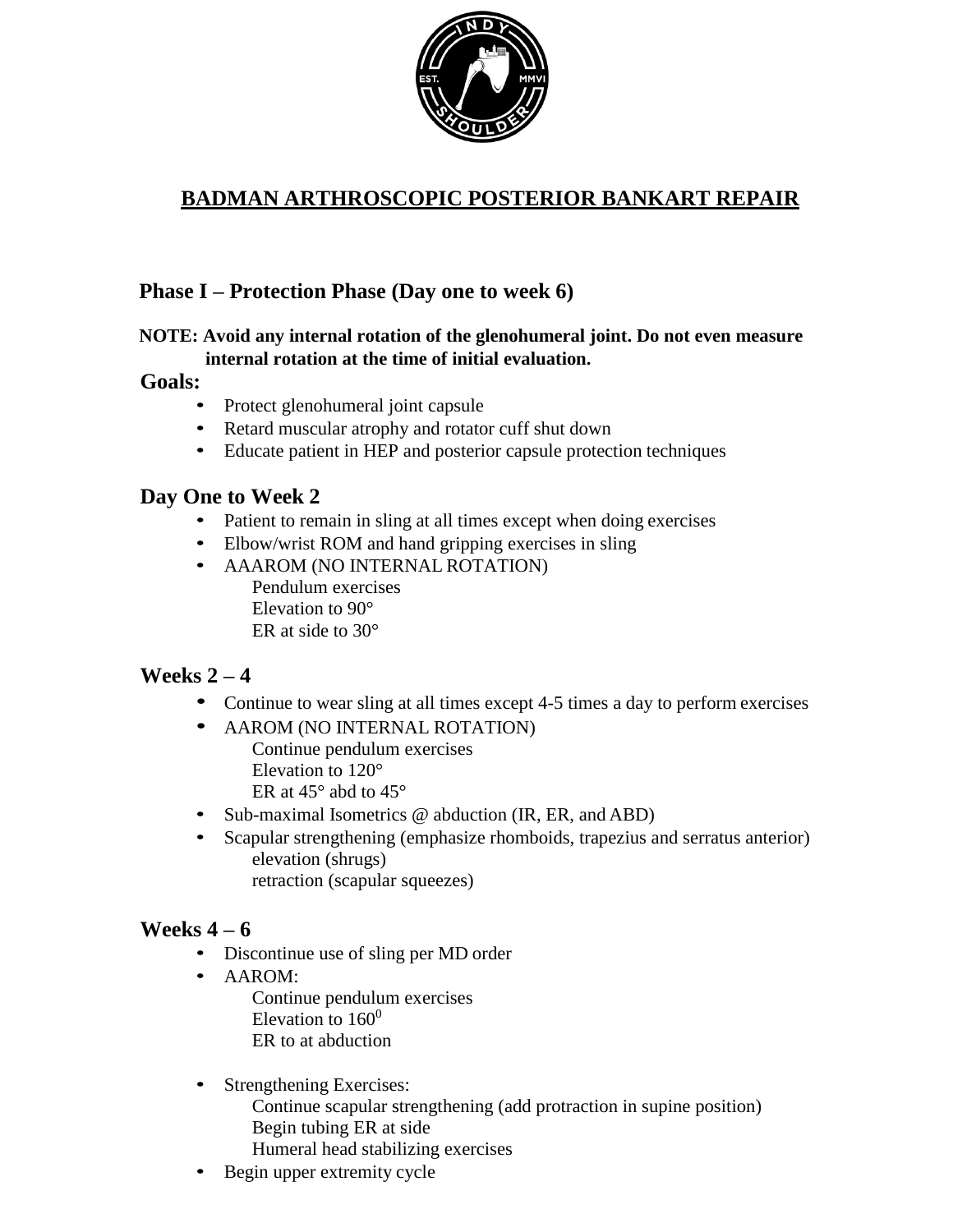## **Phase II: Intermediate Phase (Weeks 6 – 12)**

### **Goals:**

- Full pain-free ROM with scapula stabilized
- Gradually increase strength and power
- Increase functional activities, decreasing residual pain

### **Weeks 6 – 8**

- AAROM:
	- Elevation to  $180^0$
	- IR to  $45^{\circ}$  at  $45^{\circ}$  abduction
	- ER to at abduction (do not push past 90/90 position)
- Strengthening:
	- Jobe's exercises (flexion/scaption to , sidelying ER, prone extension, prone horizontal abduction in neutral) Resisted scapular elevation and retraction Supine scapular protraction

## **Weeks 8 – 10**

- Continue AAROM exercises
- Begin gentle capsular self-stretching program
- Strengthening:

Continue previous strengthening program gradually increasing resistance Isokinetic strengthening for IR/ER in modified neutral Resisted PNF patterns within ROM limitations

### **Weeks 10 – 12**

- Continue previous ROM/flexibility program
- Continue strengthening program
- Isokinetic strength test at week 12 (IR/ER @ 60, 180, /sec and ABD/ADD in throwers)

## **Phase III: Advanced Stage (Weeks 12 – 20)**

### **Goals:**

- Continue to progress strength, power and endurance
- Improve neuromuscular control
- Begin functional activities

### **Weeks 12 – 16**

- Continue ROM/flexibility program
- Progress strengthening program: Bench press (narrow grip, arms in front of plane of body)